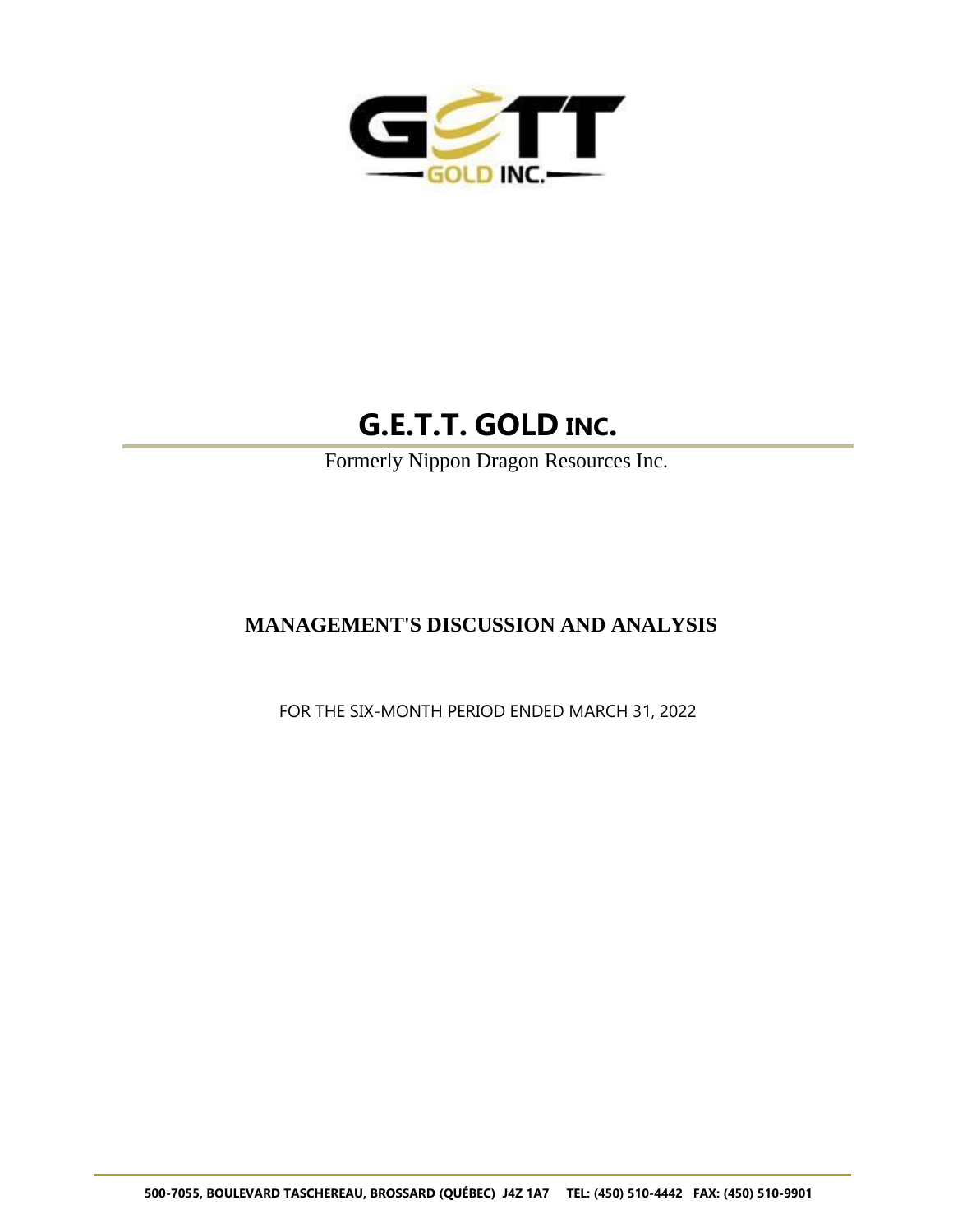## **Management's Discussion and Analysis For the six-month period ended March 31, 2022**

This report presents an analysis of our results and financial situation that will allow the reader to assess changes in the results of operations and financial position for the six-month fiscal year ended March 31, 2022, and the corresponding period of the previous year. The information contained in this document is dated May 30, 2022. This Management's Discussion and Analysis ("MD&A") complies with Rule 51-102A of the Canadian Securities Administrators on continuous disclosure, is intended to supplement our condensed interim financial statements. It presents management's point of view on G.E.T.T. Gold inc. (the "Company") ongoing activities and its current and past financial results. It gives an indication of its present and future orientations, while elaborating on its financial results and other risks that could have an impact on the Company's business. This report should be read in conjunction with the interim and annual audited financial statements. This present MD&A was approved by the Board of directors on May 30, 2022.

Condensed interim financial statements are prepared in accordance with International Financial Reporting Standards ("IFRS"). All dollar amounts are expressed in the functional and presentation currency of the Company, which is the Canadian dollar, unless otherwise specified. Further information about the Company, its properties, projects, annual and quarterly reports are available for consultation on the web site of the Company or SEDAR at the following addresses : www.gettgold.com and [www.sedar.com.](http://www.sedar.com/)

#### **GOING CONCERN**

The accompanying condensed interim financial statements have been prepared in accordance with IFRS applicable to a going concern, which contemplates the realization of assets and settlement of liabilities in the normal course of business as they come due.

In assessing whether the going concern assumption is appropriate, management takes into account all available information about the future, which is at least, but not limited to, twelve months from the end of the reporting period. Management is aware in making its assessment of material uncertainties related to events and conditions that lend a significant doubt upon the Company's ability to continue as a going concern and accordingly, the appropriateness of the use of IFRS applicable to a going concern, as described in the following paragraph. The financial statements do not reflect the adjustment to the carrying values of assets and liabilities, expenses and financial position classifications that would be necessary were the going concern assumption not appropriate. These adjustments could be material.

The Company did not generate operational revenue from the distribution of its thermal fragmentation process during the last quarter. However, the Company entered a significant transaction involving the sale of two mining properties, which allowed it to generate positive cash flows. However, these are not sufficient to ensure the Company's profitability. As at March 31, 2022, the Company has accumulated a deficit of \$ 58,149,183 (\$ 71,769,706 as at September 30, 2021) and has a negative working capital of \$ 2,149,630 (\$ 10,111,412 as at September 30, 2021).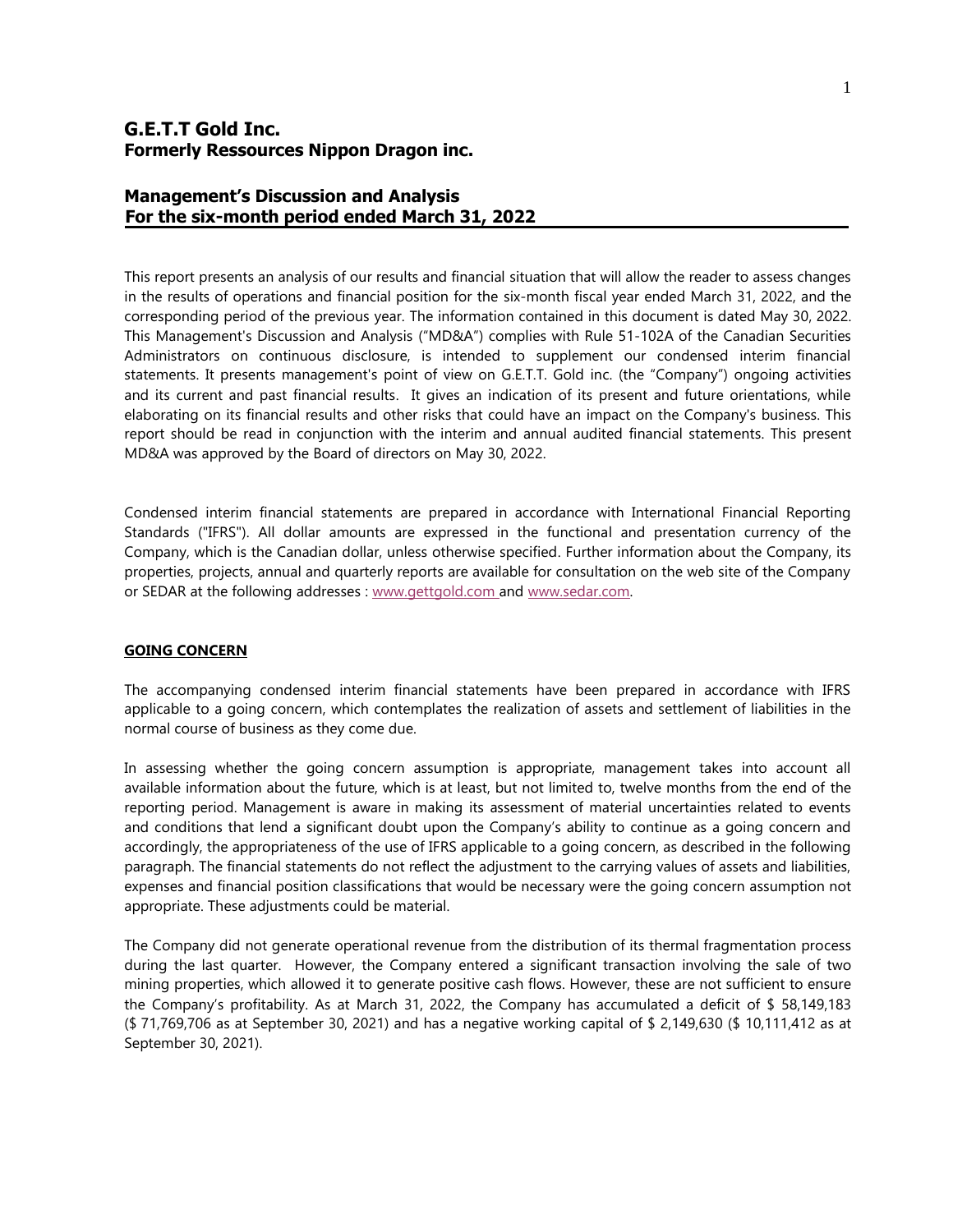## **Management's Discussion and Analysis For the six-month period ended March 31, 2022**

Management considers that the cash balances are currently insufficient for the Company to settle its liabilities but are sufficient for paying for general administration expenses. Any funding shortfall may be met in a number of ways, including the issuance of new equity instruments, cost reductions and other measures such as the renegotiation of its debts and debentures or the disposal of mining property. While management has been successful in securing financing in the past, there can be no assurance it will be able to do so in the future, that such sources of funding or initiatives will be available to the Company or that they will be available on terms acceptable to the Company. If management is unable to obtain new funding, the Company may be unable to continue its operations, and amounts realized for assets might be less than amounts reflected in these financial statements.

#### **CORPORATE INFORMATION AND NATURE OF ACTIVITIES**

G.E.T.T. Gold Inc. (formerly Nippon Dragon Resources Inc.) was incorporated under the *Quebec Business* Companys Act on July 18, 2000. Its head office is located at 500-7055 boulevard Taschereau, Brossard (Québec) J4Z 1A7 phone: 450-510-4442, email: info@gettgold.com. The Company is a Tier 2 publicly listed Company. Its share trade on the TSX Venture Exchange under the symbol GETT (formerly NIP) and on the OTCQB Exchange under the symbol RCCMF.

The Company previously specialized in the exploration of mining properties located in Quebec. On November 8, 2021, the Rocmec 1 and Denain properties were sold to Labyrinth Resources Canada Ltd ("Labyrinth"), leaving the Courville property to the Company. From now on, efforts will be focused on the introduction and commercialization of the thermal fragmentation process by soon offering the mining industry a more active method of mining and exploration sampling. The Company is currently working to update the technology using the latest developments freshly acquired during the quarter. This mining method will make it possible to exploit surface and underground non-economic areas using the traditional way.

With respect to the Courville property, it will be determined later whether the property contains economically viable mineral resources. In due course, the Company will remain open to considering the purchase of other interesting properties.

#### **GLOBAL PERFORMANCE**

#### **Highlights of the quarter**

In October 2021, the Company signed an agreement with Labyrinth Resources Canada Ltd ("Labyrinth") for the sale of its Rocmec 1 and Denain mining properties. This transaction was approved by its shareholders at a general meeting on October 28, 2021.

At this meeting, the Company took the opportunity to present the Company's plans for the coming years.

This meeting also officially marked the arrival and approval of new members of the Board of Directors in Mr. Euler de Souza, Mr. Michel Fontaine, and Mr. Frank Guillemette all with many years of experience in mining, exploration, finance, and commercialization of new technologies in the industry.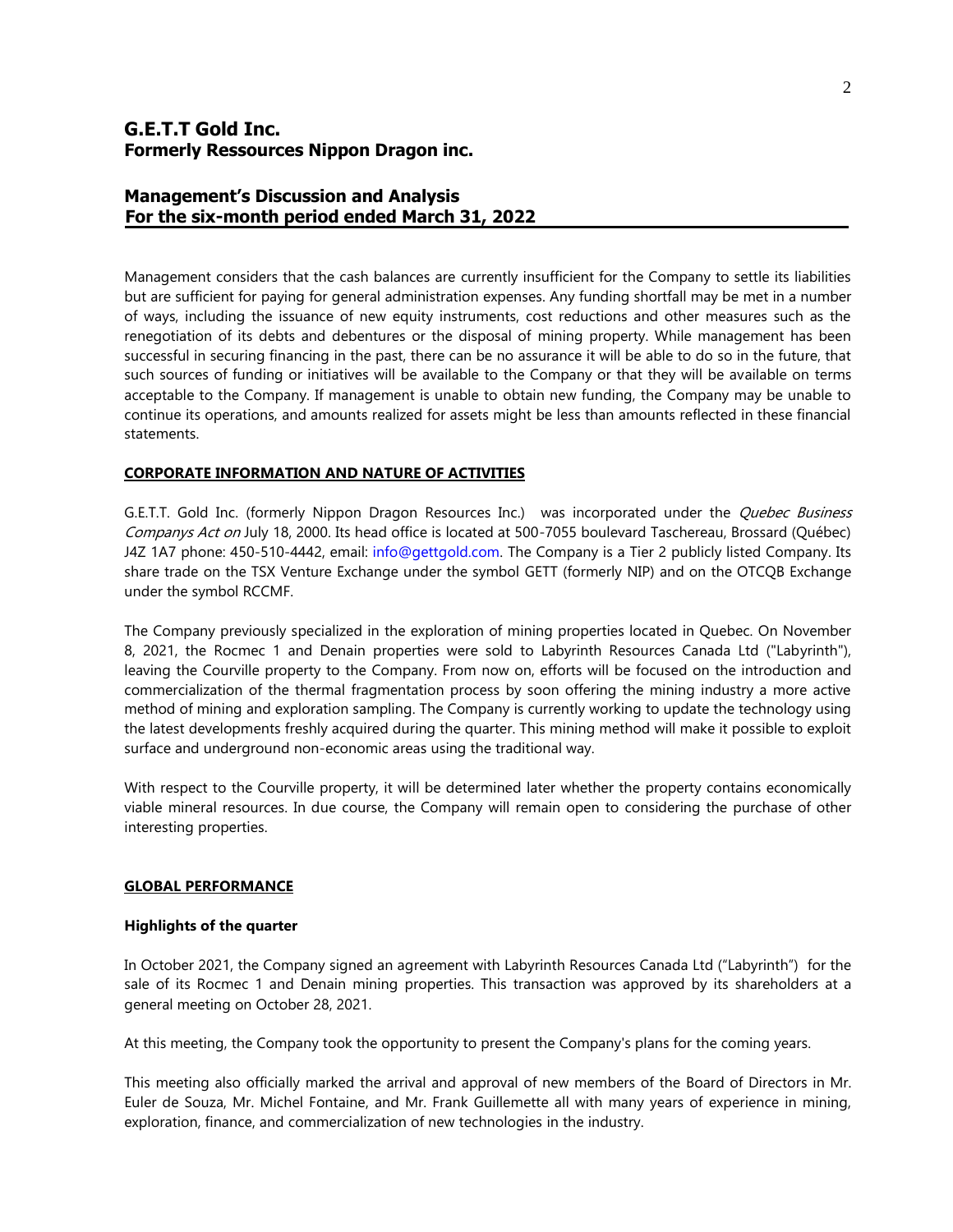## **Management's Discussion and Analysis For the six-month period ended March 31, 2022**

In consideration for the sale of two of its three exploration properties, the Company will receive \$ 5,000,000 from Labyrinth in three installments until November 8, 2022. The first payment of \$ 2,000,000 was collected on November 8, 2021. The remaining two payments of \$ 1,500,000 each will be received in May and November 2022, respectively. The Company will keep the titles on the properties in question until the total amount is cashed.

In addition, to be able to settle its gold loans negotiated in the past, the Company will receive from the buyer 4,500 ounces of gold according to a payment schedule based on the buyer's production activities. In the event of a failure to meet the established schedule, Labyrinth will pay the equivalent amount in dollars to the average price of gold for the last 28 days according to the Bullion Market Association.

The Company also obtained, as part of the transaction, a funding of \$ 1,085,000 to carry out exploration work on the Denain property as planned in the sale of flow-through shares in 2020 since the Company retains title deeds until November 2022. As of March 31, 2022, the Company received an amount of \$ 962,702 to cover the exploration costs incurred.

The agreement with Labyrinth also allowed the Company to repay in full two old restrictive agreements on the properties. The Company was initially able to fully repay a long-term debt secured by a senior mortgage on the Rocmec 1 property through the payment of  $$580,541$  and by converting  $$100,000$  of accrued interest into shares of the Company at a cost of \$ 0.05 per share. The settlement of accrued interest with the issuance of \$ 100,000 of shares generated a gain on settlement of debt of \$ 388,611. The units issued consist of one share and one warrant each, allowing the holder to acquire one new share of the Company at a cost of \$ 0.075 per share for a period of 24 months.

The Company was also able to settle a second agreement with Material Japan Inc., which had invested \$ 2,500,000 to explore the Denain and Rocmec 1 properties in 2019 in return for sharing profits with the Company on revenues from certain gold veins identified on the properties. The Company terminated this agreement and negotiated the repayment of the invested amount distributed as follows; payment in cash of \$ 25,000, issuance of 10,000,000 shares of the Company at a price of \$ 0.05 per share for a total amount of \$ 500,000 and issuance of a convertible debenture of \$ 1,975,000 for 36 months, bearing interest at 5% payable quarterly. The holder may convert all or all of it into shares at any time after November 2023 at a price of \$ 0.10 per share.

During the second quarter of 2022, the Company signed an agreement with The Maraik Trust for the acquisition of intellectual properties related to thermal fragmentation technology. The acquisition is valued at US \$ 357,000, all of which will be paid in four equal installments over the next 18 months.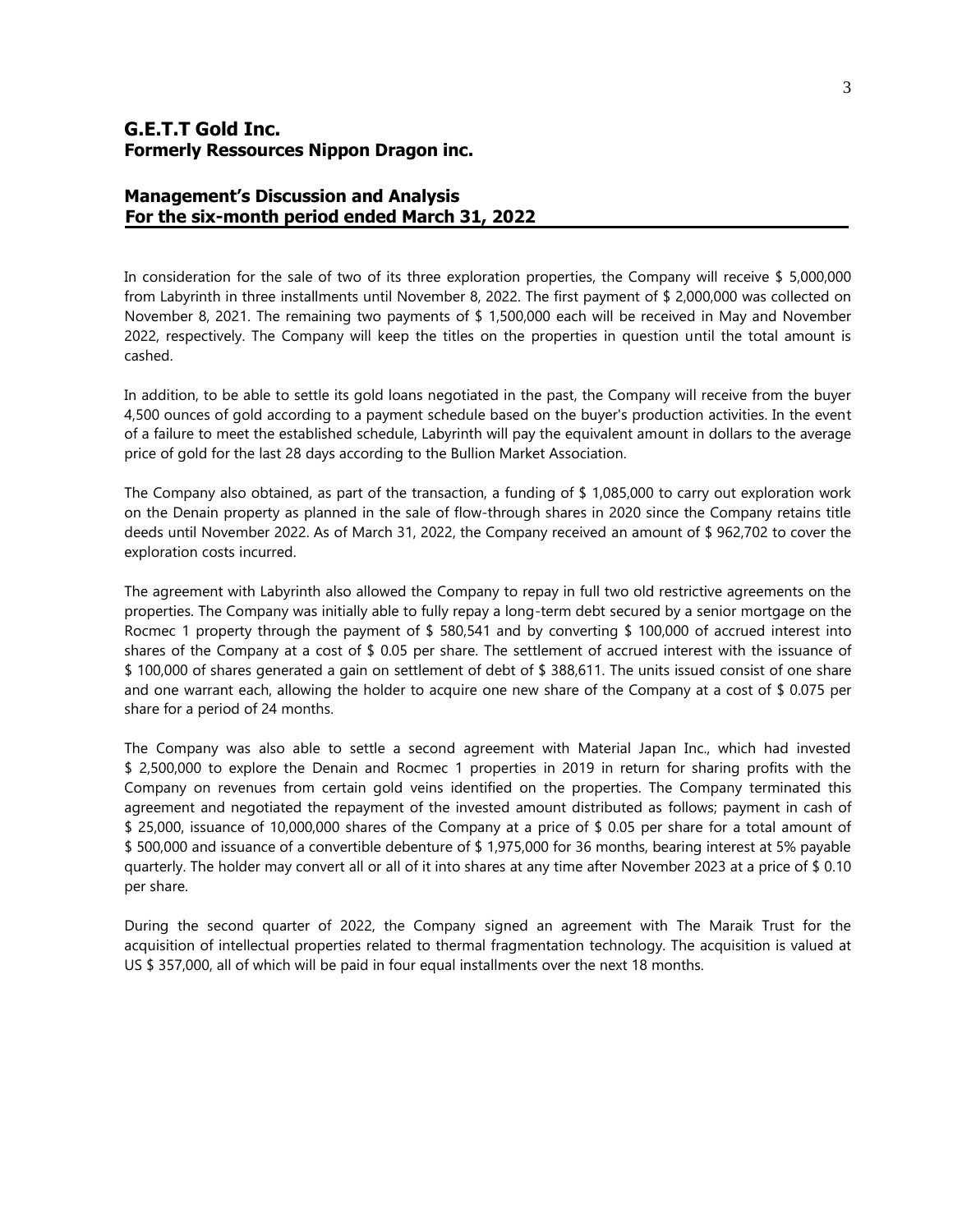## **Management's Discussion and Analysis For the six-month period ended March 31, 2022**

#### **OUTLOOK FOR THE FISCAL YEAR 2022**

Following intense negotiations that led to the sale of its two properties, the Company was able to finance its future business plans. This important transaction also made it possible to repay limiting debts and to secure the reimbursement of the prepaid gold sales previously concluded.

The Company, with its new Board members and corporate management, will now be able to focus on the efficient operation of its patented thermal fragmentation technology. The hiring of a development consultant and a technical director will contribute to the achievement of the objectives set. The Company's first goal in 2022 is to update thermal fragmentation equipment here in Canada with newly acquired technical improvements thanks to the expertise and experience of its Technical Director who has successfully used thermal fragmentation underground in South Africa.

The Company will first focus its efforts on finalizing the transfer of ownership and will define the collaboration with Labyrinth following the transaction to restructure its operations. The Company will focus on the optimal development of thermal fragmentation technology through a series of activities including:

- 1. Continuous improvement (R&D) activities;
- 2. Production characterization tests and economic and engineering evaluations

The objective of these activities is to be able to demonstrate the operational efficiency, profitability, positive environmental impact, and demonstration of greenhouse gas reduction brought by the use of the mining method offered by thermal fragmentation. The Company strongly believes that thermal fragmentation will allow the safe and economic development and exploitation of areas of vein deposits that are currently nonexploitable either in surface or underground.

The Company aim in 2022 to set up a thermal fragmentation service for its customers through a better defined, structured, and supervised operation approach based on engineering, predictability of success and increased knowledge of the efficiency of thermal fragmentation based on the geology of veins of potential customers.

The Company's objective is quality and bilateral economic profitability by working collaboratively from the first discussions with its potential customers. Well before committing to a service contract, the Company will take the time and actions necessary to fully understand the type of deposit, identify in advance the potential constraints that may limit the effectiveness of the method, while clearly defining the operational conditions of the service offered.

This structured approach will allow the Company to generate positive cash from its service activities and to be able to acquire mining assets for exploration.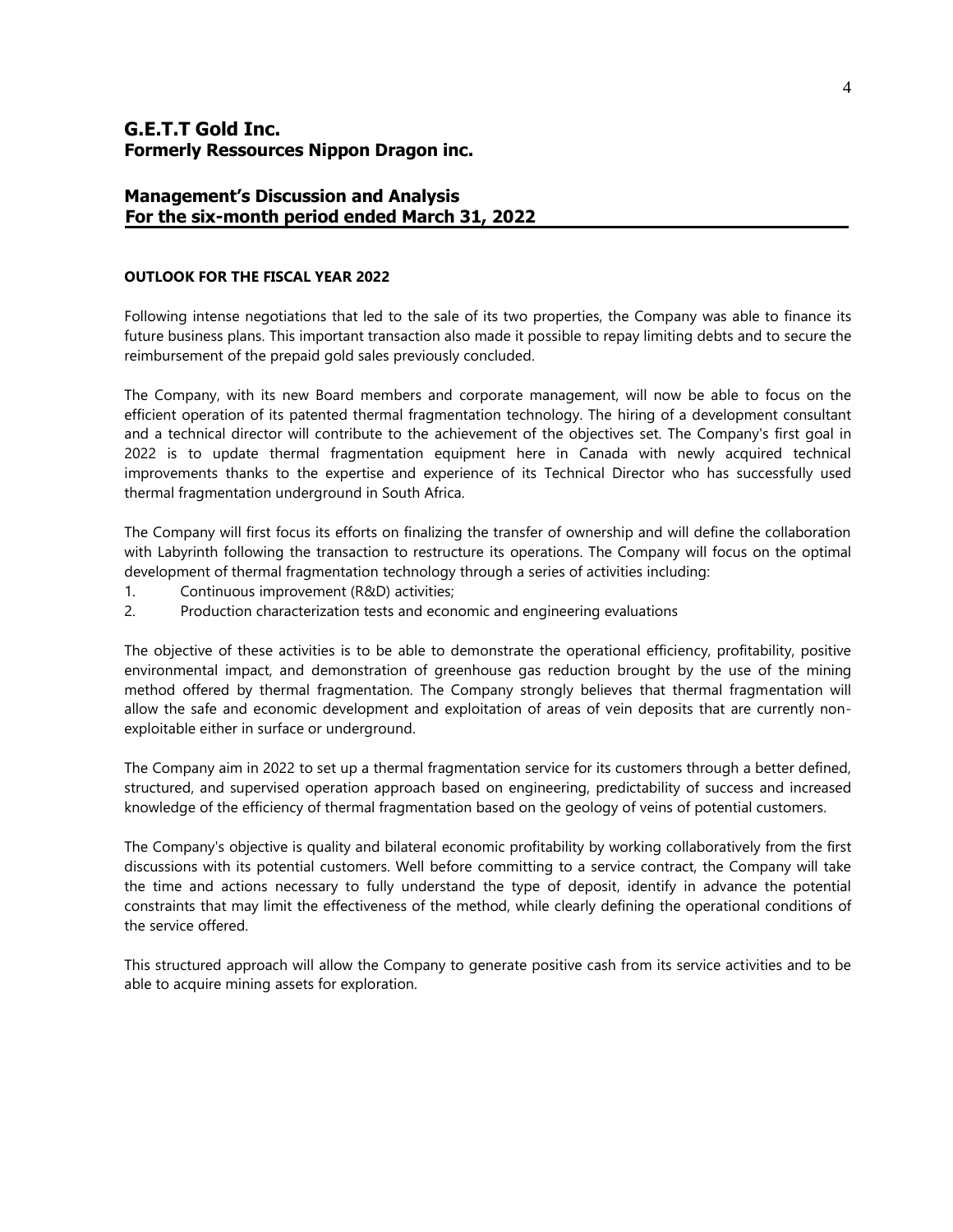## **Management's Discussion and Analysis For the six-month period ended March 31, 2022**

#### **Financing by gold production agreements**

During the six-month period ended March 31, 2022, the Company did not enter into financing in connection with any gold production agreements. However, the Company has secured, through the transaction, its intention and ability to deliver the ounces of gold within 24 to 48 months of the transaction. The Company further proposed an amendment to the gold production financing agreements to all participants entitling them to a 3% increase in the amount of gold to be delivered if they agreed to postpone the start of delivery of gold ounces by 24 months. As at March 31, 2022, 74 participants agreed to it representing \$ 126,428.

#### **Coronavirus health crisis**

In March 2020, the World Health Organization declared the outbreak of a novel coronavirus (COVID-19) as a global pandemic, which continues to spread in Canada and around the world.

Despite required closures at the beginning of the pandemic, the Company has not had to cease operations since April 15, 2020. Under the proposed government programs, the Company obtained a first loan of \$ 40,000 in April 2020 and the second loan of \$ 20,000 in December 2020. Its loans were provided under the Emergency Program for Canadian Businesses, a government program whose purpose is to support businesses and help them cope with the COVID-19 health crisis.

Since the company sold its Rocmec 1 and Denain properties in November 2021, Labyrinth employees are now responsible for maintaining, exploring and putting the mine into operation while scrupulously respecting the recommendations of Quebec public health.

#### **Appointment of the new President**

On December 1st, 2021, Mr. Fabien Miller, Eng., Mining has been nominated to President and Chief Executive Officer of the Company. Mr. Miller has been a member of the Board since September 2019 and participated in the financial restructuring and strategic reorientation of the company in collaboration with Mr. Jean-Yves Thérien, President and Chief Executive Officer of the Company following the departure of Mr. Brisebois.

Mr. Thérien will continue to work actively for the Company as a development and technology advisor given his expertise and experience.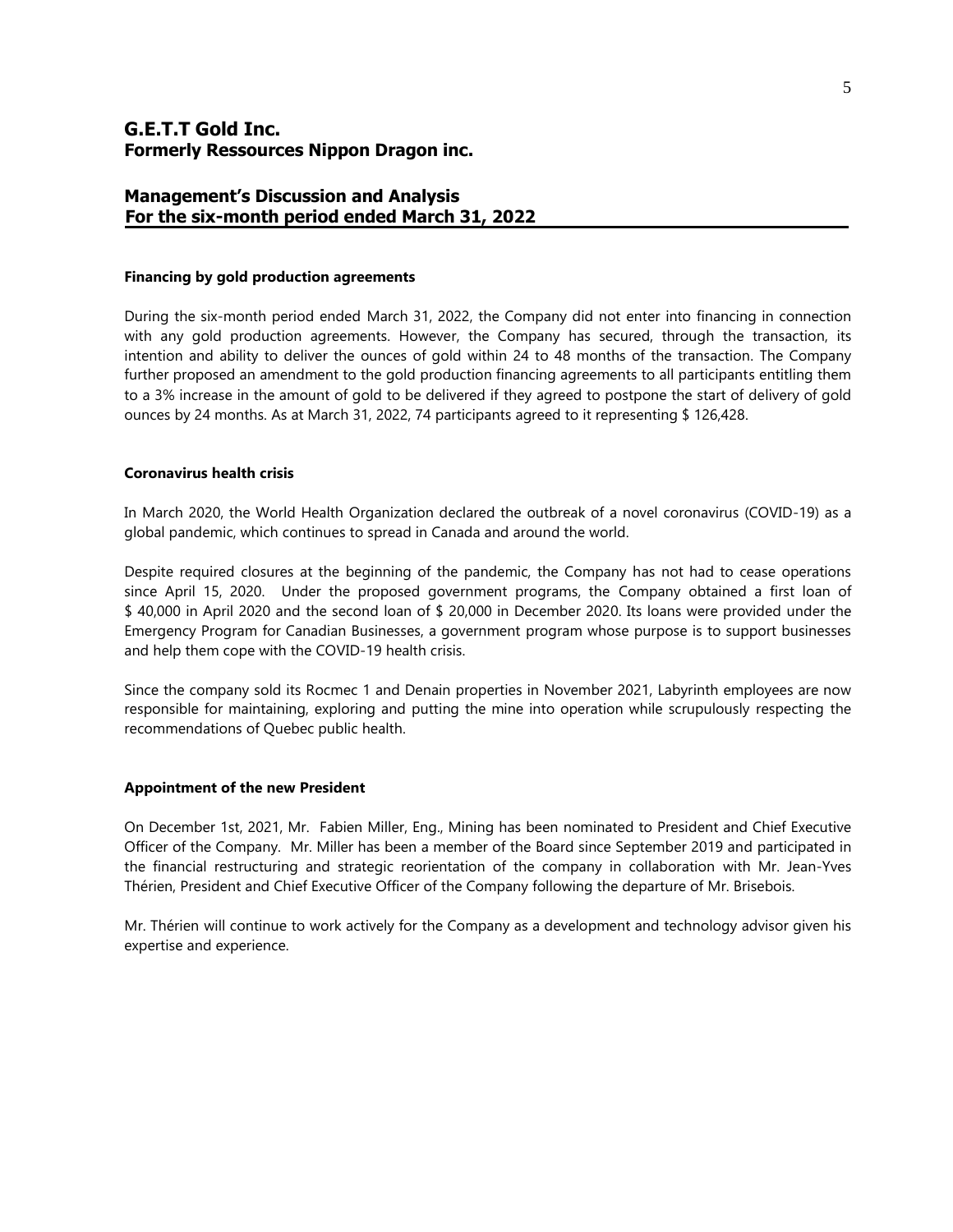#### **Management's Discussion and Analysis For the six-month period ended March 31, 2022**

#### **Development of the Rocmec 1 project**

During the six-month period ended March 31, 2022, the Company did not perform any special work except maintain the operation until we start the transfer of responsibilities and leases to Labyrinth. The transfer was done in January 2022.

The Company worked closely with Labyrinth to plan and begin the reopening of the Rocmec 1 mining property by finalizing the transfer of assets as some of the transaction's mobile and fixed equipment was transferred to the new owner. The buyer has also hired a new team of workers to put the mine back into an operation mode by reinstalling, among other things, the ventilation heating system. Labyrinth continued to use innovative technologies initially used by G.E.T.T Gold to create an updated 3D digital twin of all openings (e.g. open construction sites, galleries) which will allow better decisions and be followed by Labyrinth's parent company in Australia. The buyer also prepared the operation for an underground exploration drilling campaign in the east of the mine to increase reserves, and also to reach less defined veins such as the Boucher vein.

In parallel, as part of the transaction with Labyrinth, the Company retained a right of access to the Rocmec 1 mine and its infrastructure for a period of 48 months and defined a collaboration in the activities to continue its efforts to continuously develop its thermal technology. This agreement will allow the Company to either showcase its technology to its customers or to maintain access to an underground laboratory to test in situ the improvements recently acquired from its distributor in South Africa.

The Company has also retained the right and access to the ounces of gold that are part of the 3,000 tons of minerals mined in 2020-2021, but still unprocessed and in inventory underground at the mine as of today. It is also expected that the Company will be able to have access to future tons generated by the use of thermal fragmentation during future commercial trials and demonstrations. The Company intends to use the ounces of gold from these tons to begin repaying its agreements as soon as it is possible to have them processed economically.

#### **Development of the Denain project**

During the six-month period ended March 31, 2022, the Company has not spent any amount on obtaining permits as the title deeds will be transferred to Labyrinth upon receipt of the last payment scheduled for November 2022 as specified in the October 2021 transaction. However, Labyrinth started its exploration program on Denain as planned in the agreement.

#### **Mining properties and future exploration work**

#### **Rocmec 1**

Following the transaction with Labyrinth, they undertook an underground exploration drilling campaign targeting the east zone of the operation more specifically to improve the identification of tonnage and potential grade of the Boucher vein. The Company has also obtained an NSR of 1% on the ore that will be mined from the Boucher vein.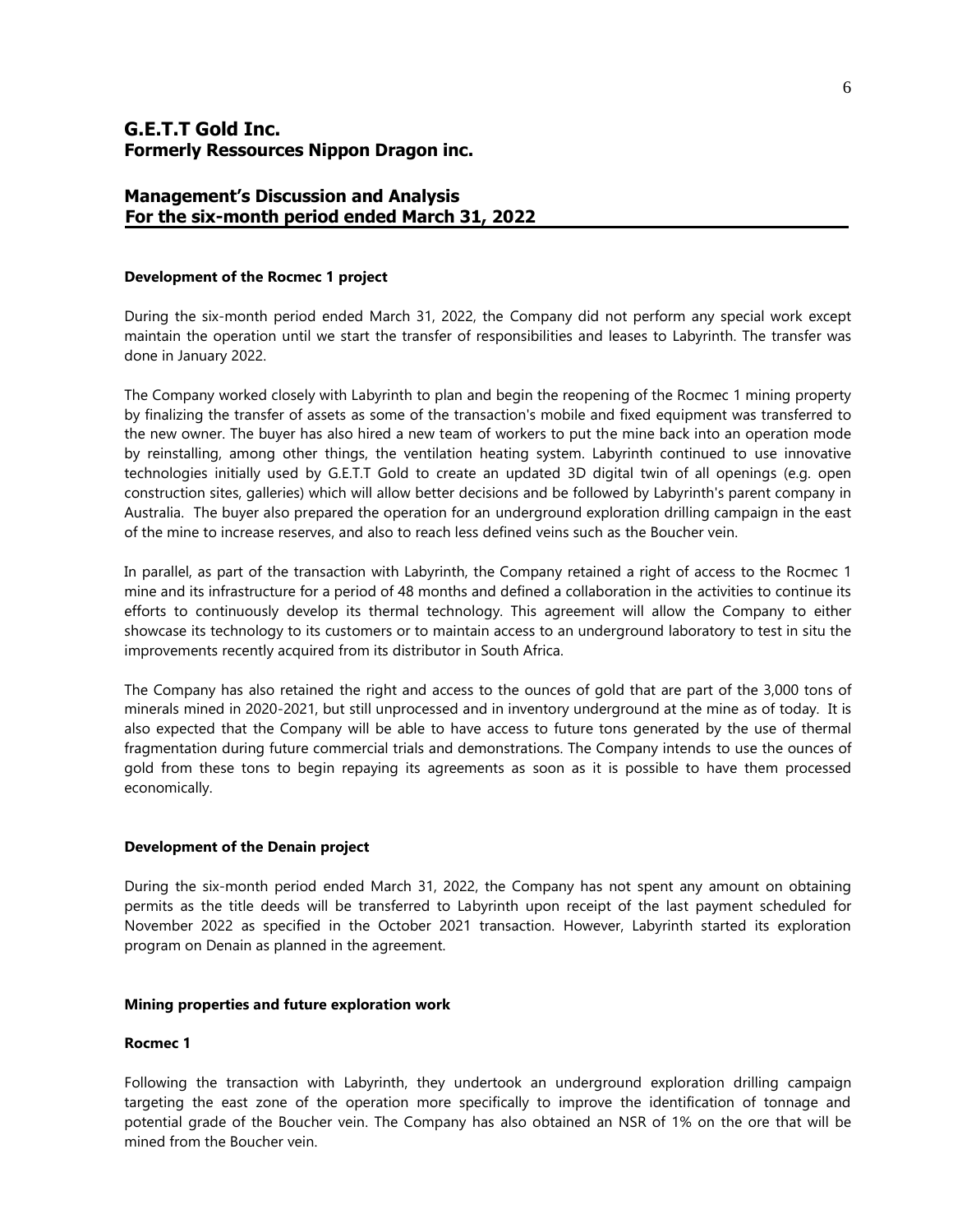## **Management's Discussion and Analysis For the six-month period ended March 31, 2022**

#### **Denain**

The property located in Louvicourt, near Val-D'Or, is one of the sites on which the Company has carried out development work to determine its future potential. The South Vein, the main one, was intercepted over nearly 400 meters in length. It has been identified up to 100 meters deep. The technical report prepared by a consulting geologist report measured, indicated resources of 9,570 ounces and inferred resources of 31,185 ounces. In addition, another mineralized structure has been identified, namely the North Vein; no resource calculation has been made for the moment on it.

The Denain property was part of the transaction with Labyrinth. The Purchaser has committed \$ 1,085,000 as exploration expenses are undertaken to cover the costs associated with the work planned for the issuance of the flow-through shares. As of March 31, 2022, an amount of \$ 962,702 has been received by the Company.

#### **Courville Maruska**

For now, this property is in the exploration stage, but an NI 43-101 report has been completed in December 2021 to identify potential exploration work. For the moment, little exploration work is planned over the next year on this property.

#### **Exploration and Evaluation (E&E) Expenditures**

Below is a summary of the E&E expenses accounted for in statement of income (loss) and comprehensive income (loss):

|                                                                                                        | 3-month<br>period<br>ended March<br>31, 2022 |    | 3-month<br>period<br>ended March 31<br>2021 |    | 6-month<br>period ended<br>March 31,<br>2022 |    | 6-month<br>period ended<br>March<br>31, 2021 |
|--------------------------------------------------------------------------------------------------------|----------------------------------------------|----|---------------------------------------------|----|----------------------------------------------|----|----------------------------------------------|
| <b>E&amp;E</b> expenses statements of<br>income (loss) and<br>comprehensive income (loss)              |                                              |    |                                             |    |                                              |    |                                              |
| Geology and prospection<br>Salaries and fringe benefits<br>Equipment rental<br>Maintenance and repairs | \$<br>1,691<br>7.500<br>3,785                | \$ | 770,127<br>438,834<br>27,659<br>52,252      | \$ | 8.743<br>14,171<br>14,060<br>75,522          | \$ | 1,209,021<br>978,865<br>54,634<br>94,855     |
| E&E expenses before tax credits<br>Recovery of tax credits                                             | 12,976<br>189.023                            |    | 1,288,872<br>103.829                        |    | 112.496<br>189.023                           |    | 2,337,375<br>103,829                         |
| E&E expenses                                                                                           | \$<br>176,047                                | \$ | 1,185,043                                   | \$ | 76,527                                       |    | 2,233,546                                    |

E&E expenses decreased significantly between March 31, 2022, and 2021. It's explained by the fact that in 2021, the Company had begun exploration work on the Rocmec 1 property and the hiring of several employees to carry out its work. While as of March 31, 2022, the Company has done very little work on the mining properties, and a total of \$ 1,057,893 in expenses have been reversed against the amounts collected and receivable as part of the payment of \$ 1,085,000 by the buyer to proceed with the exploration work on the Denain property.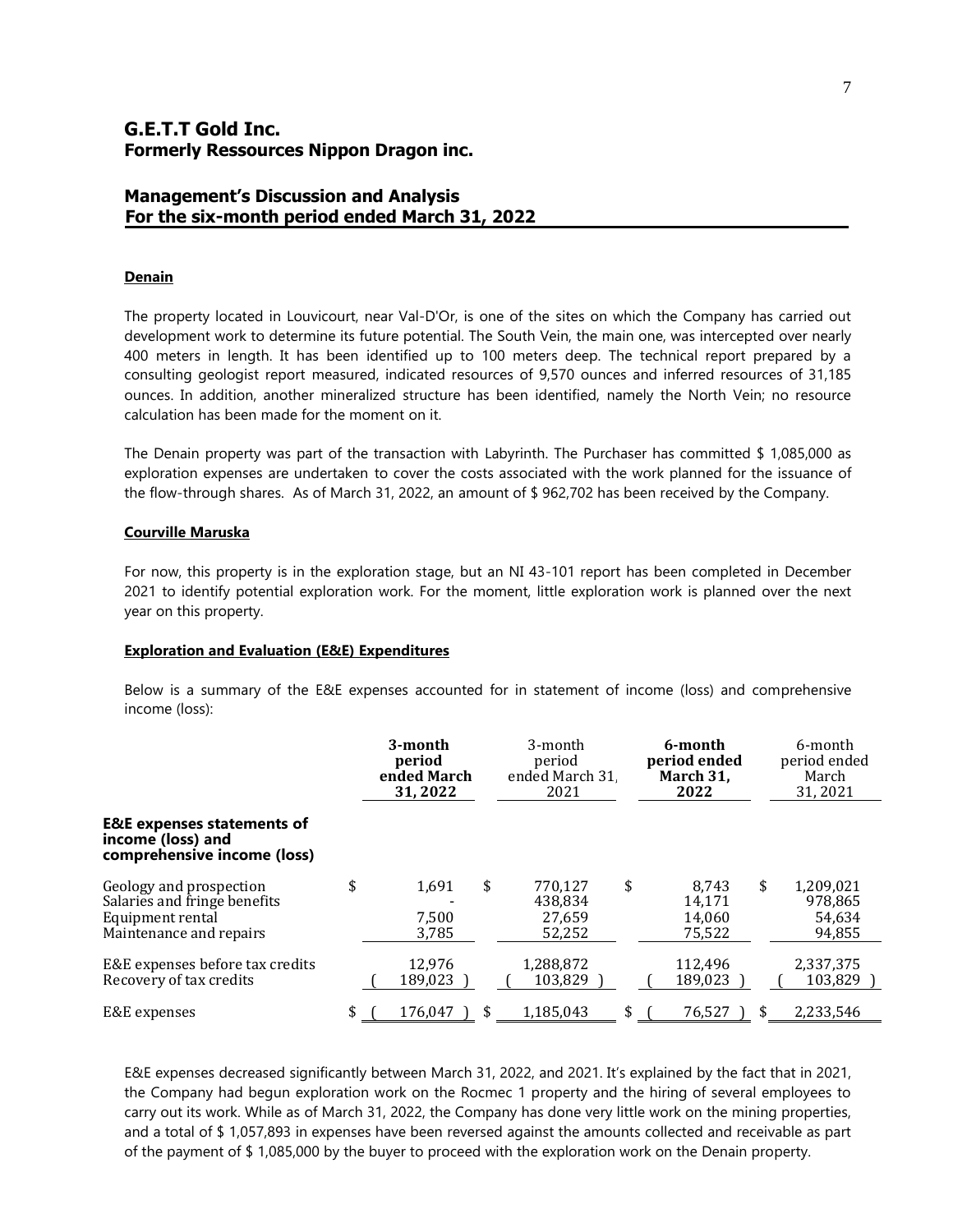## **Management's Discussion and Analysis For the six-month period ended March 31, 2022**

#### **Selected annual Information**

|                                                | For periods ended              |   |                |    |              |    |
|------------------------------------------------|--------------------------------|---|----------------|----|--------------|----|
|                                                | March 31,                      |   | Septembre 30,  |    | September    |    |
|                                                | 2022                           |   | 2021           |    | 30,2020      |    |
| Total assets                                   | 16,388,254                     | S | $1,817,180$ \$ |    | 2,894,563 \$ |    |
| Total current liabilities                      | 5,437,533                      |   | 11,257,075     |    | 7,913,236    |    |
|                                                | <b>Quarters ended March 31</b> |   |                |    |              |    |
|                                                | 2022                           |   | 2021           |    | 2020         |    |
| <b>Contract Costs</b>                          | - \$                           |   |                | \$ | 20,435       | \$ |
| Exploration and evaluation expenses            | (176, 047)                     |   | 1,185,043      |    | 994          |    |
| Research and development expenses              | 49,571                         |   |                |    |              |    |
| General and administrative expenses            | 245,037                        |   | 361,386        |    | 102,961      |    |
| Net income (loss)                              | 905,534                        |   | (1,623,934)    |    | (279,610)    |    |
| Net income (loss) per share, basic and diluted | (0.0042)                       |   | (0.0080)       |    | (0.0017)     |    |

Since its incorporation, the Company has never paid cash dividends on its outstanding common shares. Cash dividend is unlikely to be paid in the near future.

During the six-month period ended March 31, 2022, assets increased due to the agreement for the sale of the Rocmec 1 and Denain properties. The completion of this agreement generated a cash receipt of \$ 2,000,000, the recognition of an amount receivable from Labyrinth of \$ 2,699,361 and gold ounces receivable of \$ 12,025,553. However, the Company sold \$ 878,012 of assets held for sale to Labyrinth in the same transaction. The Company also acquired intangible assets of \$ 405,551 from which a amount of \$ 302,175 is consider as a liability as at March 31, 2022.

The Company's liabilities include current liabilities such as prepaid gold sales to be delivered within twelve months, the short-term portion of long-term debts, borrowings, and debentures. While long-term liabilities include long-term debt, debentures, borrowings, provision for restoration costs and prepaid gold sales to be delivered in more than 12 months. Current liabilities decreased between March 31, 2022 and March 31, 2021 due to certain debts repaid as part of the transaction.

Current liabilities include debentures for \$ 537,500 that have matured but have not yet been paid and are therefore presented in current liabilities. The risks associated with the Company's default are discussed in the Cash Position and Funding Section of this report.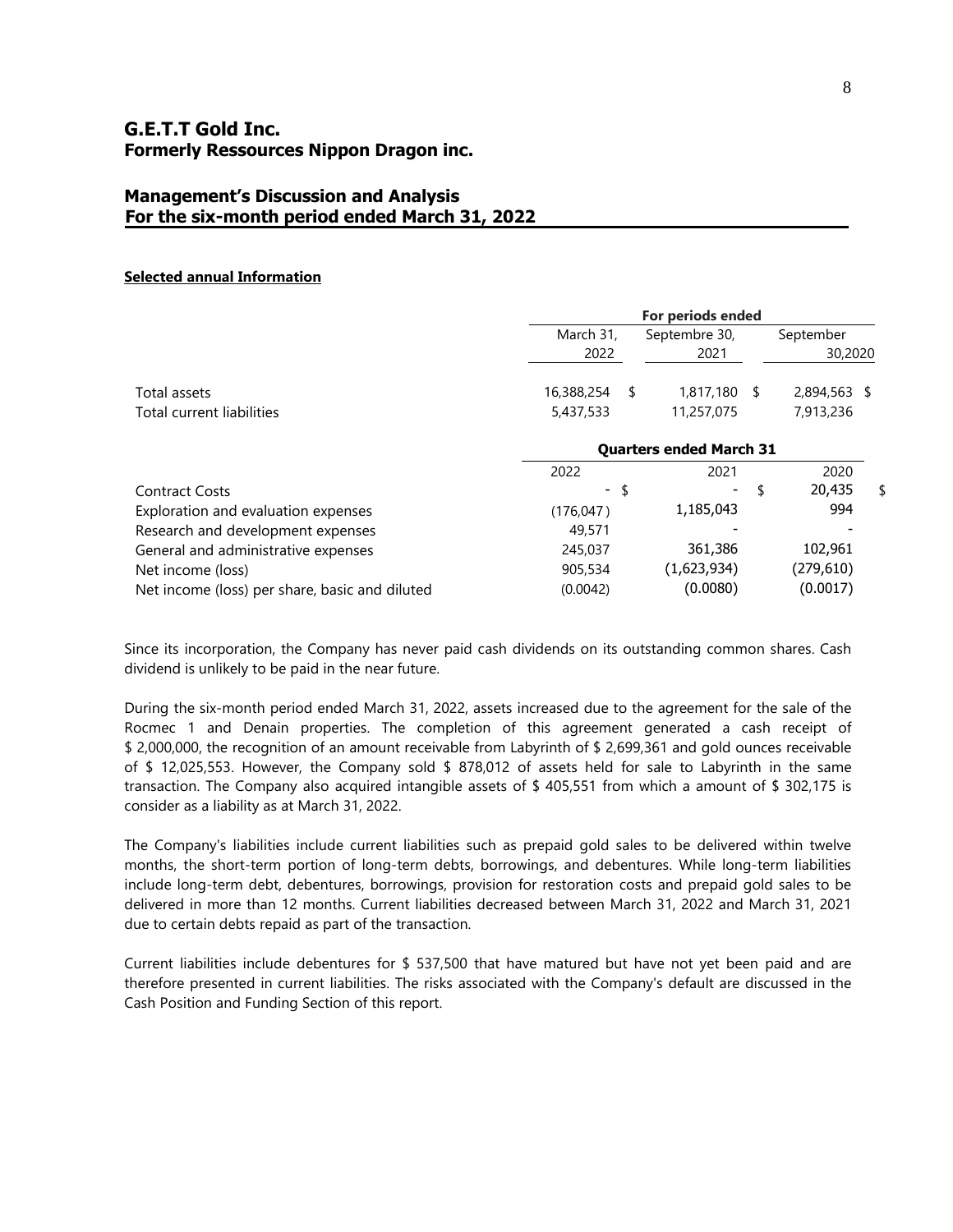## **Management's Discussion and Analysis For the six-month period ended March 31, 2022**

#### **OPERATING RESULTS**

For the six-month period ended March 31, 2022, the Company recorded a net income of \$ 13,639,072 (net loss of \$ 3,077,161 for the six-month period ended March 31, 2021). The variation in results between the two fiscal years is mainly due to the following factors:

- For the three-month period ended December 31, 2020, the Company has signed an agreement with Labyrinth for the sale of its Rocmec 1 and Denain mining properties. The sale of the Rocmec 1 and Denain properties generated a gain on disposal of the mining properties of \$ 12,836,730 and a loss on capital disposition of \$ 69,178. As part of this transaction, the Company took the opportunity to repay in full two old restrictive agreements on the properties. The Company was initially able to fully repay a long-term debt secured by a senior mortgage on the Rocmec 1 property through the payment of \$ 580,541 and by converting \$ 100,000 of accrued interest into shares of the Company at a cost of \$ 0.05 per share. The translation of accrued interest of \$ 488,611 into shares of the Company generated a gain on debt settlement of \$ 388,611.

- In connection with the agreement with Labyrinth for the sale of its Rocmec 1 and Denain mining properties the Company will receive from the buyer 4,500 ounces of gold according to a payment schedule based on the buyer's production activities. The revaluation of these ounces of gold to be received generated a gain on revaluation of gold ounces receivable of \$ 1,487,435.

- The Company also obtained, as part of the transaction, a funding of \$ 1,085,000 to carry out exploration work on the Denain property as planned in the sale of flow-through shares in 2020 since the Company retains title deeds until November 2022. As at March 31, 2021, \$ 1,057,893 of E&E expense as been reverse again the amount receivable.

- For the six-month period ended March 31, 2022, exploration and administration salaries and fringe benefits totaled \$ 166,977 while for the same period in 2021, they totaled \$ 1,117,204. This decrease is explained by the layoff of several employees of the mining department.

#### **QUARTERLY DATA**

The table below presents the selected financial information for the last eight quarters:

|                                                      | 03/31/22                 | 12/31/21                     | 09/03/021  | 06/30/21                 | 03/31/21    | 12/3120                  | 09/30/20    | 06/30/20   |
|------------------------------------------------------|--------------------------|------------------------------|------------|--------------------------|-------------|--------------------------|-------------|------------|
|                                                      |                          |                              |            |                          |             |                          |             |            |
| Revenue                                              | $\overline{\phantom{a}}$ | $\qquad \qquad \blacksquare$ | -          | $\overline{\phantom{0}}$ | -           | $\overline{\phantom{0}}$ | 601         |            |
| Net (loss) income                                    | 13,639,072               | 12,594,349                   | (469, 399) | 855,991                  | (1,623,934) | (1,453,227)              | (1,870,140) | (856, 847) |
| Net (loss) income per<br>share, basic and<br>diluted | 0.0651                   | 0.0592                       | (0.0024)   | 0.0042                   | (0.0080)    | (0.0087)                 | (0.0114)    | (0.0052)   |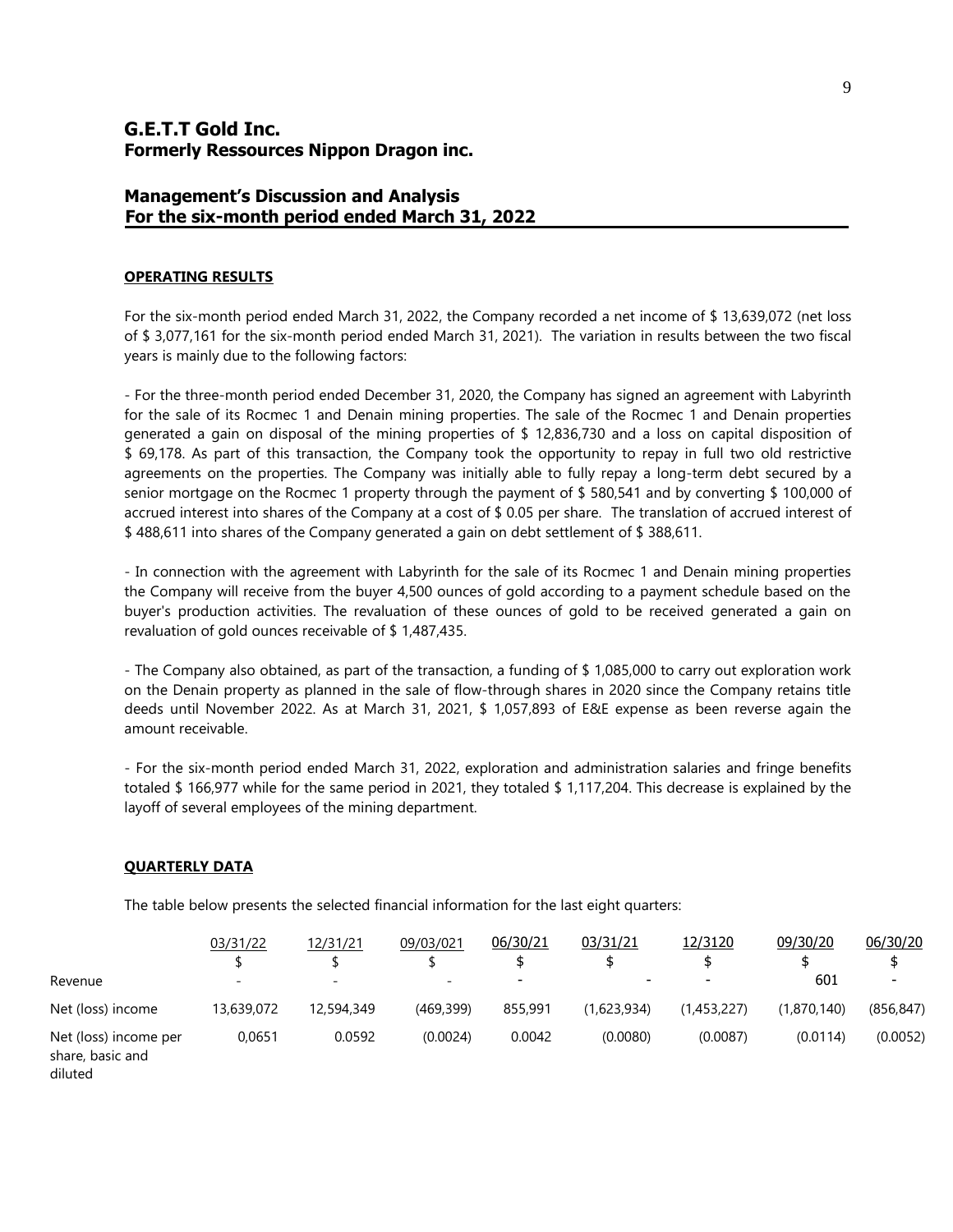## **Management's Discussion and Analysis For the six-month period ended March 31, 2022**

The main changes in quarterly results compared to the previous year's quarters are explained as follows:

30/06/2020 – The loss for this quarter is mainly explained by the significant exploration and evaluation expenses that were accounted for in the statement of loss and comprehensive loss as the advance for exploration expenses of \$ 2,500,000 previously received from Material Japan has been completely used.

Furthermore, the Company has hired new employees into the mining department which increased the salary expenses by \$ 231,176. The Company also closed new prepaid gold sales which generated legal expenses of \$ 56,644.

30/09/2020 – The loss for this quarter is mainly explained by the significant exploration and evaluation expenses that were accounted for in the statement of loss and comprehensive loss as the advance for exploration expenses of \$ 2,500,000 previously received from Material Japan has been completely used.

Furthermore, the Company has hired new employees into the mining department which increased the salary expenses by \$ 704,089. The Company also closed new prepaid gold sales which generated legal expenses of \$ 294,496.

31/12/2020 - The loss for this quarter is mainly explained by the significant exploration and evaluation expenses that were accounted for in the statement of loss and comprehensive loss as the advance for exploration expenses of \$ 2,500,000 previously received from Material Japan has been completely used. Furthermore, the Company has hired new employees into the mining department which increased the salary expenses by \$ 596,274.

31/03/2021 - The loss for this quarter is mainly explained by the significant exploration and evaluation expenses that were accounted for in the statement of loss and comprehensive loss. Furthermore, the Company has hired new employees into the mining department which increased the salary expenses by \$ 1,069,748. The professional fees also increased by \$ 112,054 between the three-months period ended June 30, 2021 and 2020. This increase is explained by the fact that the Company has consulted several professionals for the various financing projects in addition to hiring mining consultants. The Company also received \$ 103,829 related to the exploration and evaluation tax credit.

30/06/21 – The profit for this quarter is mainly explained by the exploration and evaluation tax credit received of \$ 937,887 combined with lower expenses for the period due to the lack of liquidity.

30/09/21 - The loss for this quarter is mainly explained by the increase of professional fees and trustee fees and registration of \$ 279,377 in connection with the negotiation and preparation of the sale of the Romec and Denain properties. The Company also did some maintenance activities of the mining properties which exploration and evaluation expenses of \$ 155,720 on top of administrative expenses of \$ 95,213. However, the Company received \$ 27,352 related to the exploration and evaluation tax credit and \$ 150,000 in exclusivity fee related to the transaction described above in connection with the sale of the Romec and Denain properties.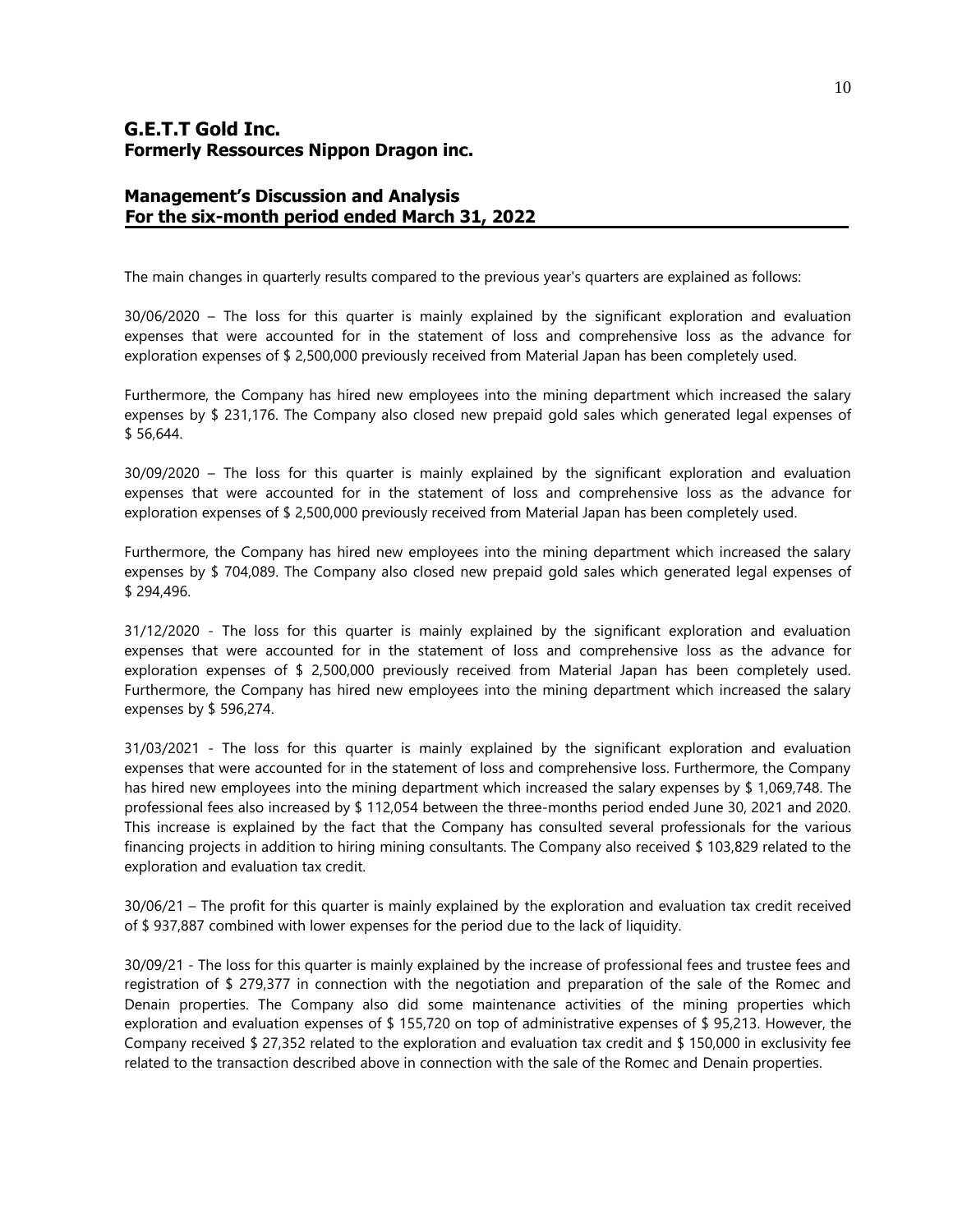## **Management's Discussion and Analysis For the six-month period ended March 31, 2022**

12/31/2021 – This quarter's profit is mainly explained by the sale of the Rocmec 1 and Denain properties which generated a gain on disposal of the mining properties of \$12,815,025 and a loss on capital disposition of \$ 69,178. As part of this transaction, the Company took the opportunity to repay in full two old restrictive agreements on the properties. The Company has fully repaid a long-term debt secured by a senior mortgage on the Rocmec 1 property through the payment of \$ 580,541 and by converting \$ 100,000 of accrued interest into shares of the Company at a cost of \$ 0.05 per share. The settlement of accrued interest of \$ 488,611 into shares of the Company generated a gain on debt settlement of \$ 388,611.

03/31/22 - This quarter's profit is mainly explained by the unrealized gain on revaluation of gold ounces receivable of \$1,225,435. The expenses are mainly related to the fixed costs of the Company such as administrative salaries, professional fees, interest and R&D expenses.

|                                                  | Six-month period ended |                  |            |  |  |
|--------------------------------------------------|------------------------|------------------|------------|--|--|
|                                                  | March 31,              | March 31,        | March 31,  |  |  |
|                                                  | 2022                   | 2021             | 2020       |  |  |
|                                                  |                        |                  |            |  |  |
| Cash flows from operating activities             | \$<br>$(1,467,976)$ \$ | $(1,403,138)$ \$ | (662, 926) |  |  |
| Cash flows from investing activities             | \$<br>2,283,611 \$     | $(119,968)$ \$   | (160, 524) |  |  |
| Cash flows from financing activities             | \$<br>$(671, 557)$ \$  | 1,119,860 \$     | (6,864)    |  |  |
| Net change in cash and cash equivalents          | 144,078 \$             | $(403, 246)$ \$  | (830, 314) |  |  |
| Cash and cash equivalents at beginning of period | \$<br>191,351 \$       | 711,751 \$       | 1,548,851  |  |  |
| Cash and cash equivalents at end of period       | 335,429 \$             | 308,505 \$       | 718,537    |  |  |

#### **CASH FLOWS AND FINANCING SOURCES**

For the six-month period ended March 31, 2022, cash flows from **operating activities** were \$ (1,468,976) compared to \$ (1,403,138) the previous period. This variance is mainly due to the following:

- Net income for the six-month period ended March 31, 2022 was \$ 13,639,072 compared to a net loss of \$ 3,077,161 in 2021. This is due to the gain on disposal of mining properties of \$ 12,836,730, the loss on capital disposition of \$69,178 and the debt settlement of \$388,611. In addition, the payment of \$ 1,085,000 to carry out exploration work on the Denain property as part of the mining property sales transaction covered \$ 1,057,893 in exploration expenses.

- The net change in working capital decreased from \$ 583,954 as at March 31, 2021 to \$ (948,424) as at March 31, 2022. This change is largely due to changes in accounts receivable, prepaid fees and accounts payable.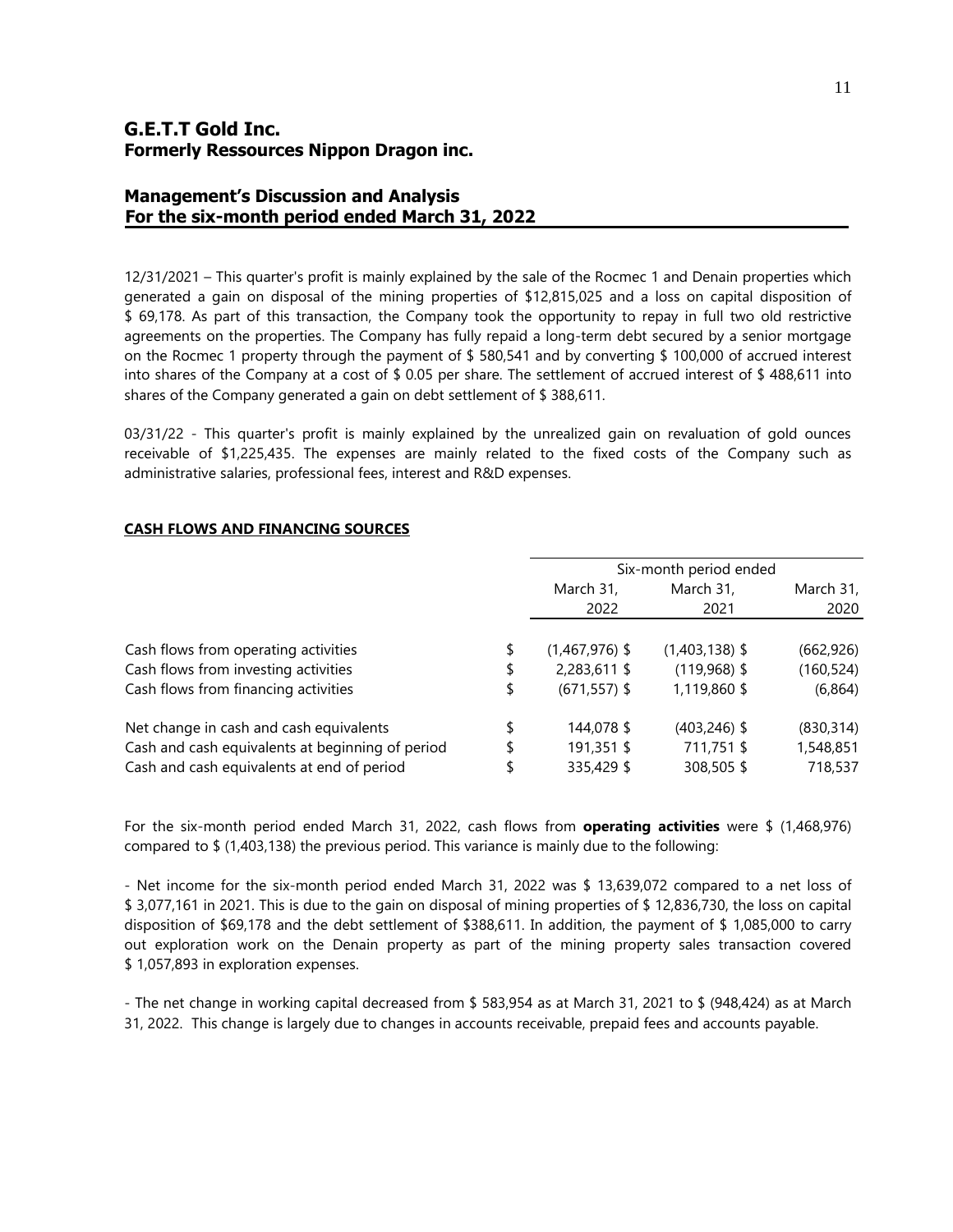## **Management's Discussion and Analysis For the six-month period ended March 31, 2022**

**Investing activities** had a positive impact on cash flow of \$ 2,283,611, compared to a negative impact of \$ 119,968 for the same period in 2021. During the six-month period ended March 31, 2022, the Company acquired \$ 4,725 of property, plant and equipment (\$ 126,926 for the same period in 2021) and \$ 103,376 of intangible assets (nil in 2021). In addition, the Company disposed of assets held for sale in connection with the sale of mining proprieties for \$ 791,850 (\$ 6,958 for the same period in 2021) and received \$ 1,592,507 in connection with the sale of the Rocmec 1 and Denain properties.

For the six-month period ended March 31, 2022, **financing activities** generated cash flows of \$ (671,557) compared to \$ 1,119,860 for the same period in 2021. This variation is mainly explained by the fact that during this period in 2022, the Company repaid \$ 593,946 in debt related to the transaction (\$ 370,000 in 2021), repaid lease obligations of \$ 1,800 due to the termination of several leases (\$ 191,115 in 2021) and the share and debentures issuance related to the transaction generated a net share issuance fee of \$ 67,223 (\$ 1,805,306 in positive impact in 2021).

As at March 31, 2022, the Company had \$ 335,429 in cash, accounts receivable and other accounts receivable of \$ 227,014, prepaid expenses of \$ 32,870 and an amount receivable from Labyrinth in connection with the sale of the Rocmec 1 and Denain properties of  $$2,699,361$ . Overall, the Company's working capital remains largely negative, however, management considers that the current cash balance is sufficient for the Company to resume operations in 2022. At this time, no funding is planned or is needed. Cash flows will be carefully managed to enable the restart and exploitation of thermal fragmentation.

#### **OFF-BALANCE SHEET ARRANGEMENTS, CONTRACTUAL OBLIGATIONS AND COMMITMENTS**

There are no off-balance-sheet transactions or obligations other than those reported or entered in the ordinary course of the Company's business.

The Company is considered an exploration company. Several external factors influence and may have significant impacts on the Company's results and on its financing and capital needs. The Company plans to take steps to meet its obligations with respect to payments of its creditors, interest and principal on debts and debentures, borrowings, and sales of gold collected in advance. Management intends to continue, as it did previously, to fund its operations by issuing private placements in shares and debentures. Although it has been successful in financing its operations in the past, management cannot comment on the success of its future fundraising and believes that the liquidity risk is high.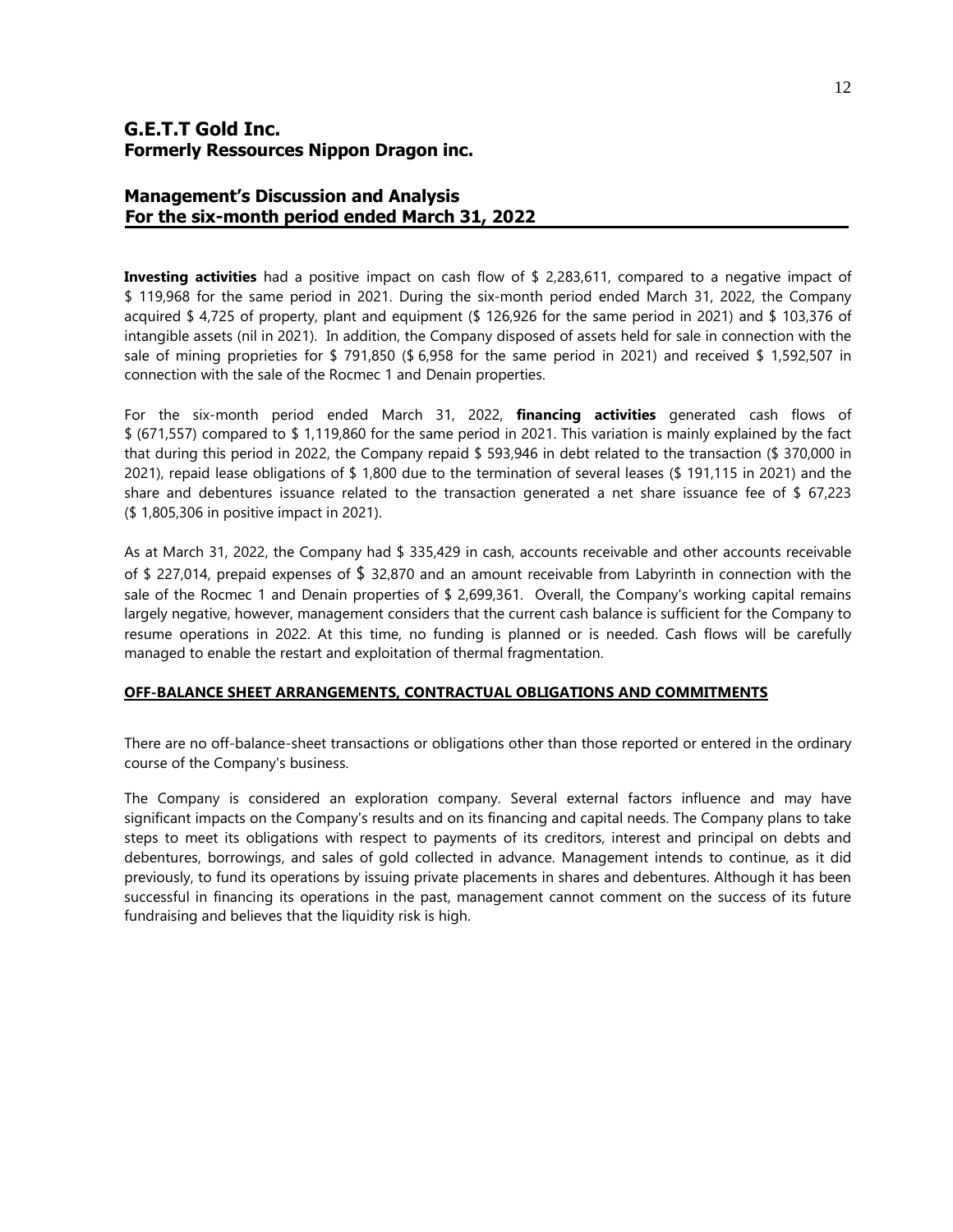## **Management's Discussion and Analysis For the six-month period ended March 31, 2022**

#### **RELATED PARTY TRANSACTIONS**

The related parties include key management personnel and key management personnel's companies.

Key management personnel include the directors and officers of the Company.

The key management compensation includes:

|                                                        | For the six-month period ended March 31 |         |      |        |    |        |
|--------------------------------------------------------|-----------------------------------------|---------|------|--------|----|--------|
|                                                        | 2022                                    |         |      | 2021   |    | 2020   |
| Salaries and fringe benefits                           |                                         | 71,522  | - \$ | 40.387 | \$ | 49,737 |
| Professional fees <sup>1</sup>                         |                                         | 158,325 |      | 37,867 |    | 25,000 |
| Purchase from a company controlled by an administrator |                                         | 27,868  |      | 7,013  |    |        |
| Total                                                  |                                         | 257,715 |      | 85,268 | \$ | 74,737 |

As at March 31, 2022, accounts payable include an amount of \$ 52,521 (\$ 683,282 as at September 30, 2021), the prepaid gold sales include an amount of \$ - (\$ 32,000 as at September 30, 2021) and share capital includes an amount of \$ 145,000 (\$ 145,900 as at September 30, 2021) in connection with related parties.

 $1$  Guimond Lavallée is considered as a related party as Vanessa Guimond who is partner at the firm, is also acting as the CFO of the Company.

#### **SHARES AND EQUITY INSTRUMENTS OUTSTANDING**

Changes in the Company's shares, warrants, and options outstanding of the company are as follows:

|                      | As at March 31<br>2022 | Emission                 | Period                   | Expiration | As at May 30, 2022 |
|----------------------|------------------------|--------------------------|--------------------------|------------|--------------------|
| Outstanding shares   | 214,046,143            | $\overline{\phantom{a}}$ | $\overline{\phantom{a}}$ | -          | 214,046,143        |
| Stock options Issued | 15,500,000             | -                        | $\overline{\phantom{a}}$ | -          | 15,500,000         |
| Warrants issued      | 27,520,000             | -                        | $\overline{\phantom{0}}$ | -          | 27,520,000         |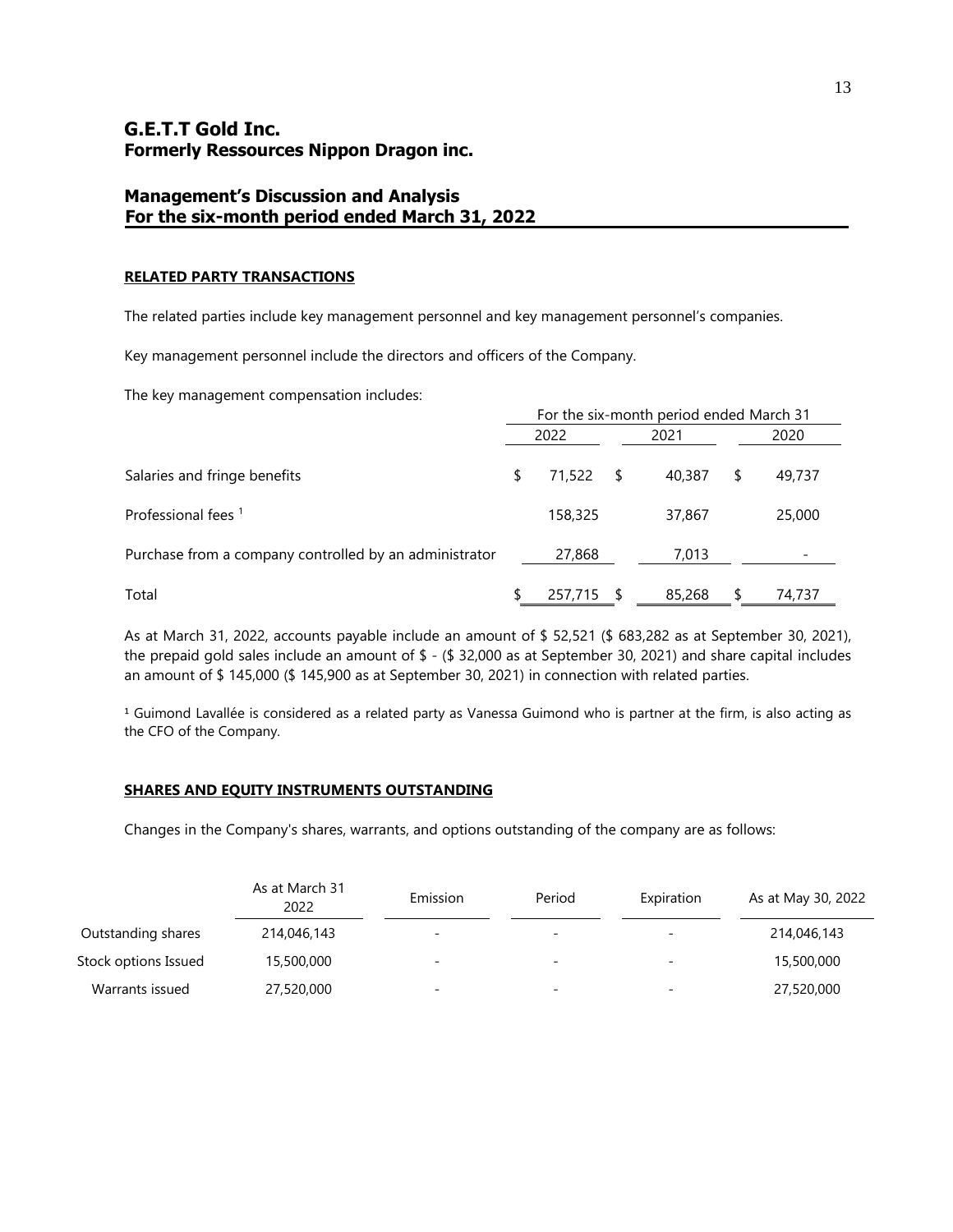## **Management's Discussion and Analysis For the six-month period ended March 31, 2022**

#### **ASSET RETIREMENT OBLIGATION**

The Company's operations are regulated by governmental laws and regulations regarding environmental protection. The environmental consequences are difficult to identify as a result of its expiry or impact. Currently, to the best of the knowledge of its officers, the Company operates in compliance with the laws and regulations in force. As at March 31, 2022, a provision of \$ 174,631 (\$ 174,631 as at September 30, 2021) for site restoration is included in non-current liabilities. Refer to Note 12 to the condensed interim financial statements.

#### **CRITICAL ACCOUNTING POLICIES AND ESTIMATES**

The preparation of condensed interim financial statements in accordance with IFRS requires management to make estimates and assumptions that affect the amounts recorded in the condensed interim financial statements and the notes to condensed interim financial statements. Significant estimates listed in Note 5 of the annual condensed interim financial statements include the going concern, the exploration and evaluation assets, the other provisions and contingent liabilities and the classification of joint arrangements. While management believes that these estimates and assumptions are reasonable, actual results could vary significantly.

Furthermore, a full description of the accounting methods used by the Company are listed in the annual condensed interim financial statements of September 30, 2021 in Note 4.

#### **FINANCIAL INSTRUMENTS**

The Company is exposed to various financial risks resulting from both its operations and its investments activities. The Company's management controls financial risks. The Company does not enter into financial instrument agreements including derivative financial instruments for speculative purposes. The exposure of the Company towards financial risk and its policies towards managing them are described in the consolidated annual financial statements of September 30, 2021 in Note 20.

The Company's main financial risk exposure and its financial risk management policies are as follows:

#### **Credit risk**

Credit risk is the risk associated with non-payment of financial obligations by the customers of the Company. The credit risks faced by the Company are principally attributable to the collection of its accounts receivable. The accounts receivable balance is presented with a deduction for an allowance for doubtful accounts of  $$0$ (\$ 0 as at September 30, 2021). The cash balances are held by a Canadian chartered bank which management believes the risk of loss is considered minimal, but it is subject to a consolidation of credit risk. The maximum credit risk is equivalent to the book value.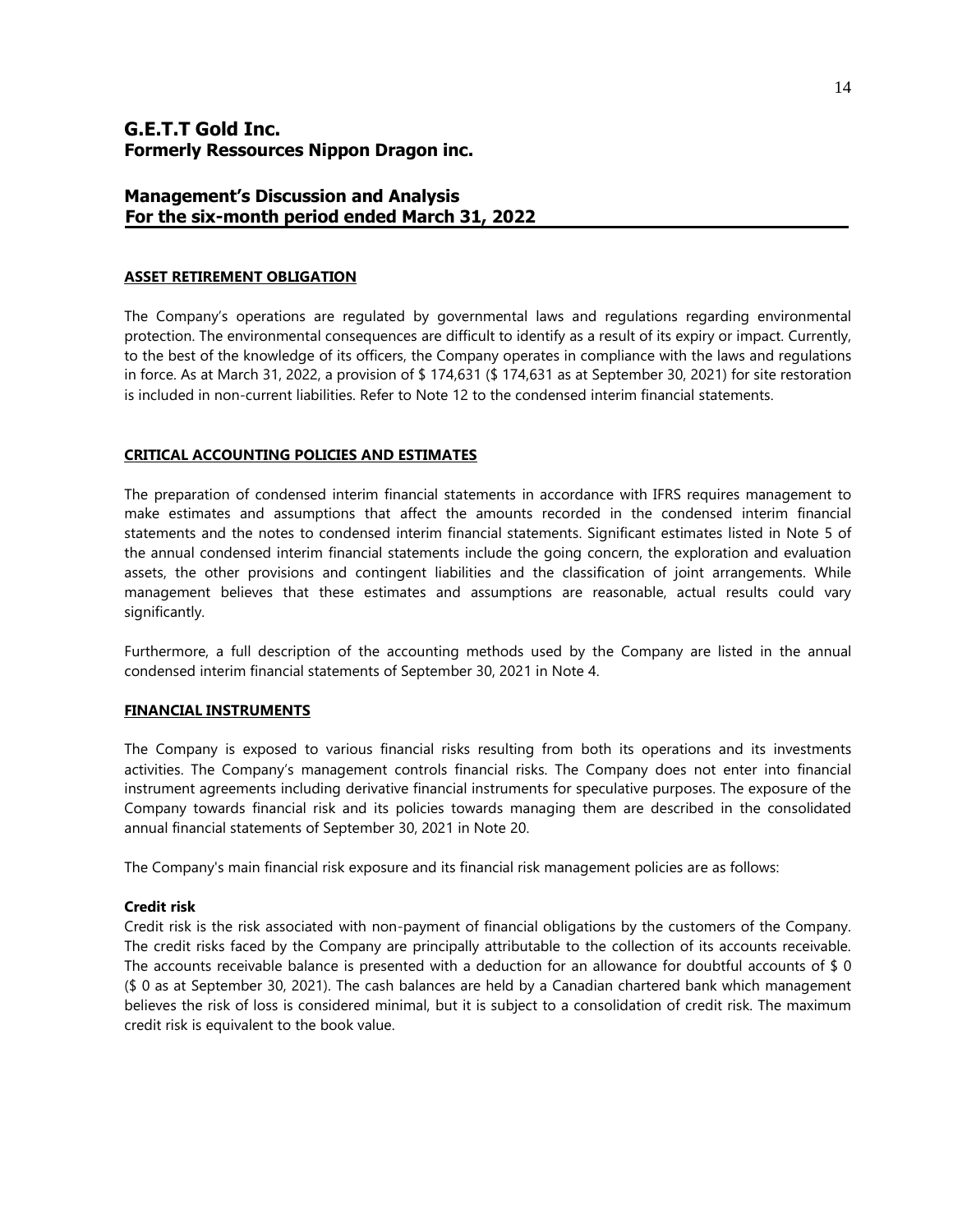## **Management's Discussion and Analysis For the six-month period ended March 31, 2022**

#### **Liquidity risk**

Liquidity risk is the risk that the Company experiences difficulty honoring commitments related to financial liabilities. The Company manages its liquidity risk by using budgets that enable it to determine the amounts required to fund its operations and administrative expenses. The Company also ensures that it has sufficient working capital available to meet its day-to-day commitments. As at March 31, 2022, the Company has cash totaling \$ 335,429 (\$ 191,351 as at September 30, 2021) to meet its current liabilities totaling \$ 5,437,533 (\$ 11,257,075 as at September 30, 2021). Management estimates that such funds will not be sufficient for the Company to continue as a going concern (Note 2 of the condensed interim financial statements). Any funding shortfall may be met in the future in a number of ways including but not limited to, the issuance of new equity instruments, further cost reductions or other measures. While management may have been successful in securing financing in the past, there can be no assurance it will be able to do so in the future or that these sources of financing will be available with acceptable terms for the Company. If management is unable to obtain new financing, the Company may be unable to continue its operations, and amounts realized for assets might be less than amounts reflected in these condensed interim financial statements.

#### **Interest rate risk**

Interest rate risk is the risk that the fair value or future cash flows of a financial instrument fluctuates because of variations in market interest rates. The loans, funded debts and debentures issued by the Company bear fixedrate interest and expose the Company to the risk of fair value variation resulting from interest rate fluctuations.

A 1% change in the interest rate would have an impact of approximately \$ 1,400 on the Company's cash flows.

#### **Foreign currency risk**

Foreign currency risk is the risk that the fair value or future cash flows of a financial instrument will fluctuate because of changes in foreign exchange rates. A portion of the Company's financial liabilities is denominated in US dollars. Consequently, certain financial assets are exposed to currency fluctuations. Most of the Company's operations are conducted in Canadian dollars. The Company does not use derivative instruments to reduce its exposure to foreign currency risk. The financial assets and liabilities denominated in US dollars, translated into Canadian dollars at the closing rate, which expose the Company to currency risk are:

|                  | March 31<br>2022 |         | September 30,<br>2021 |  |
|------------------|------------------|---------|-----------------------|--|
| Accounts Payable | S.               | 259,670 | \$264,788             |  |

#### **RISKS AND UNCERTAINTIES**

There have been no important changes in relation to risks and uncertainties since the management's annual report dated September 30, 2021,